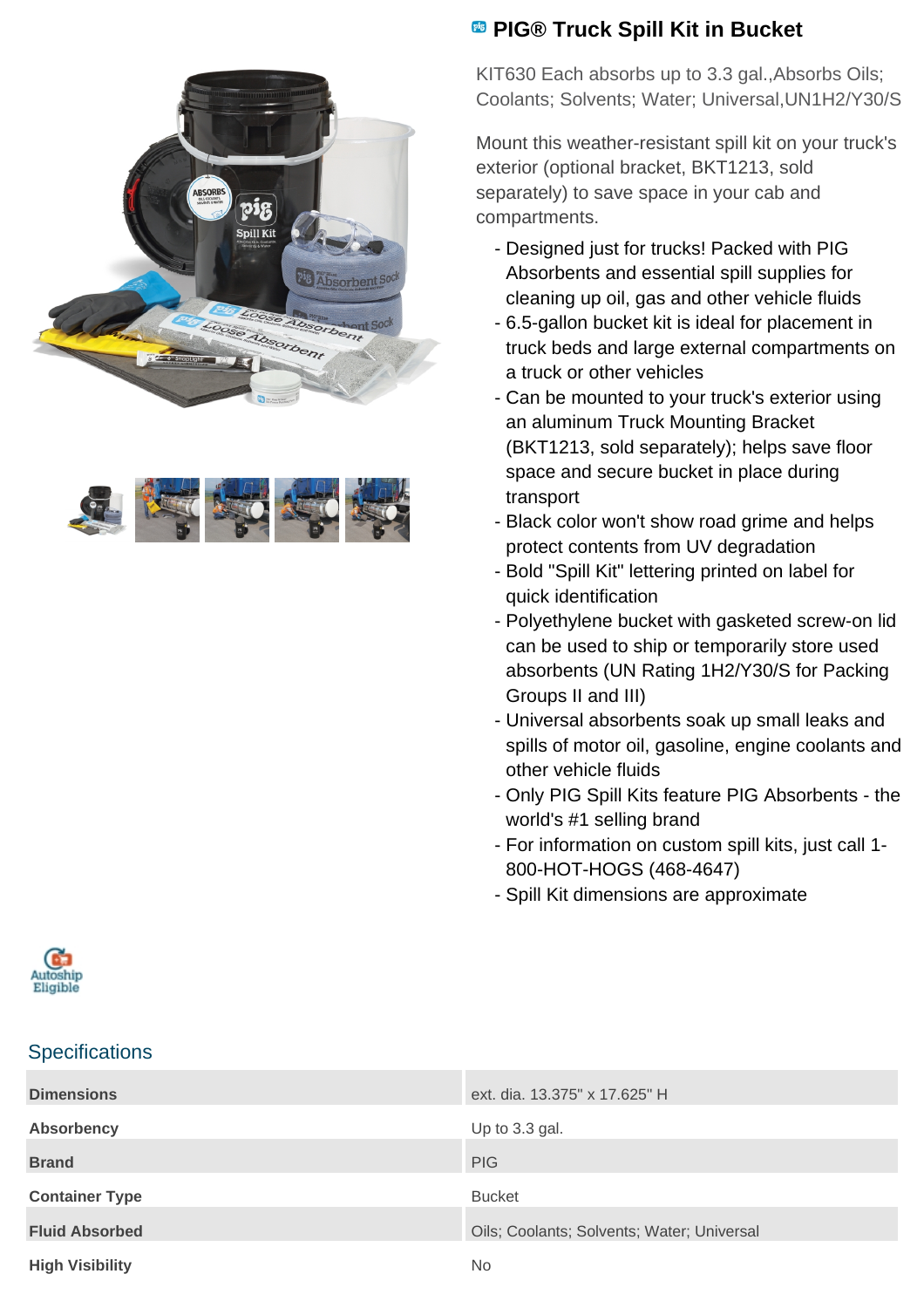| <b>Color</b>                                                                                                 | <b>Black</b>                                                                                                                                                                                                                                                                                                                                                                                                                                                                                                       |  |  |  |  |  |
|--------------------------------------------------------------------------------------------------------------|--------------------------------------------------------------------------------------------------------------------------------------------------------------------------------------------------------------------------------------------------------------------------------------------------------------------------------------------------------------------------------------------------------------------------------------------------------------------------------------------------------------------|--|--|--|--|--|
| See-Through                                                                                                  | No                                                                                                                                                                                                                                                                                                                                                                                                                                                                                                                 |  |  |  |  |  |
| <b>Special Feature</b>                                                                                       | <b>Truck Spill Kit</b>                                                                                                                                                                                                                                                                                                                                                                                                                                                                                             |  |  |  |  |  |
| <b>UV Resistant</b>                                                                                          | Yes                                                                                                                                                                                                                                                                                                                                                                                                                                                                                                                |  |  |  |  |  |
| <b>Wheels</b>                                                                                                | Not Applicable                                                                                                                                                                                                                                                                                                                                                                                                                                                                                                     |  |  |  |  |  |
| <b>Distributor Part Number</b>                                                                               | 45gp22                                                                                                                                                                                                                                                                                                                                                                                                                                                                                                             |  |  |  |  |  |
| Sold as                                                                                                      | 1 each                                                                                                                                                                                                                                                                                                                                                                                                                                                                                                             |  |  |  |  |  |
| Weight                                                                                                       | 16.15 lbs.                                                                                                                                                                                                                                                                                                                                                                                                                                                                                                         |  |  |  |  |  |
| # per Pallet                                                                                                 | 27                                                                                                                                                                                                                                                                                                                                                                                                                                                                                                                 |  |  |  |  |  |
| <b>Composition</b>                                                                                           | Mats: Polypropylene<br>Socks Skin: Polypropylene<br>Socks Filler: Magnesium Aluminosilicate<br>Loose Absorbent: Cellulose, Kaolin Clay, Calcium Carbonate<br>Intentionally Added Ingredients: Sodium Sulfate, Diethyl<br>Pthalate, Estragole                                                                                                                                                                                                                                                                       |  |  |  |  |  |
| <b>Includes</b>                                                                                              | 2 - ext. dia. 3" x 48" L PIG® Blue Absorbent Sock (4048)<br>10 - 15" W x 20" L PIG® Absorbent Mat Pad (MAT204)<br>1 - ext. dia. 3.25" x 1.75" H PIG® Plug-N-Seal® No-Freeze<br>Patching Paste (2 year shelf life) (PTY237)<br>2 - PIG® Dri Loose Absorbent in Spill Pouch (PLP220)<br>1 - Collapsible Container<br>1 - Economy Goggle (GLS290-AF)<br>1 - Neoprene Glove<br>2 - 18" W x 30" H Polyethylene Disposal Bags (BAG201-S)<br>1 - Lightstick<br>1 - Instructions<br>1 - 6.5-Gallon Plastic Bucket with Lid |  |  |  |  |  |
| <b>UNSPSC</b>                                                                                                | 47131905                                                                                                                                                                                                                                                                                                                                                                                                                                                                                                           |  |  |  |  |  |
| <b>Pigalog® Page Number</b>                                                                                  | Page 94                                                                                                                                                                                                                                                                                                                                                                                                                                                                                                            |  |  |  |  |  |
| <b>Metric Equivalent</b>                                                                                     |                                                                                                                                                                                                                                                                                                                                                                                                                                                                                                                    |  |  |  |  |  |
| <b>Absorbency</b>                                                                                            | Up to 12.5 L                                                                                                                                                                                                                                                                                                                                                                                                                                                                                                       |  |  |  |  |  |
| <b>Dimensions</b>                                                                                            | ext. dia. 34cm x 44.8cm H                                                                                                                                                                                                                                                                                                                                                                                                                                                                                          |  |  |  |  |  |
| Weight                                                                                                       | 7.3 kg                                                                                                                                                                                                                                                                                                                                                                                                                                                                                                             |  |  |  |  |  |
| <b>Technical Information</b>                                                                                 |                                                                                                                                                                                                                                                                                                                                                                                                                                                                                                                    |  |  |  |  |  |
| <b>Certifications, Approvals and Ratings</b>                                                                 |                                                                                                                                                                                                                                                                                                                                                                                                                                                                                                                    |  |  |  |  |  |
| <b>UN1H2/Y30/S</b>                                                                                           |                                                                                                                                                                                                                                                                                                                                                                                                                                                                                                                    |  |  |  |  |  |
| <b>CountryNoShip</b>                                                                                         |                                                                                                                                                                                                                                                                                                                                                                                                                                                                                                                    |  |  |  |  |  |
| This product is subject to export restrictions and cannot be shipped to the European Union or Great Britain. |                                                                                                                                                                                                                                                                                                                                                                                                                                                                                                                    |  |  |  |  |  |
| <b>Technical Documents</b>                                                                                   |                                                                                                                                                                                                                                                                                                                                                                                                                                                                                                                    |  |  |  |  |  |

| <b>PIG Spill Kits</b> |  |  |  |
|-----------------------|--|--|--|
|                       |  |  |  |